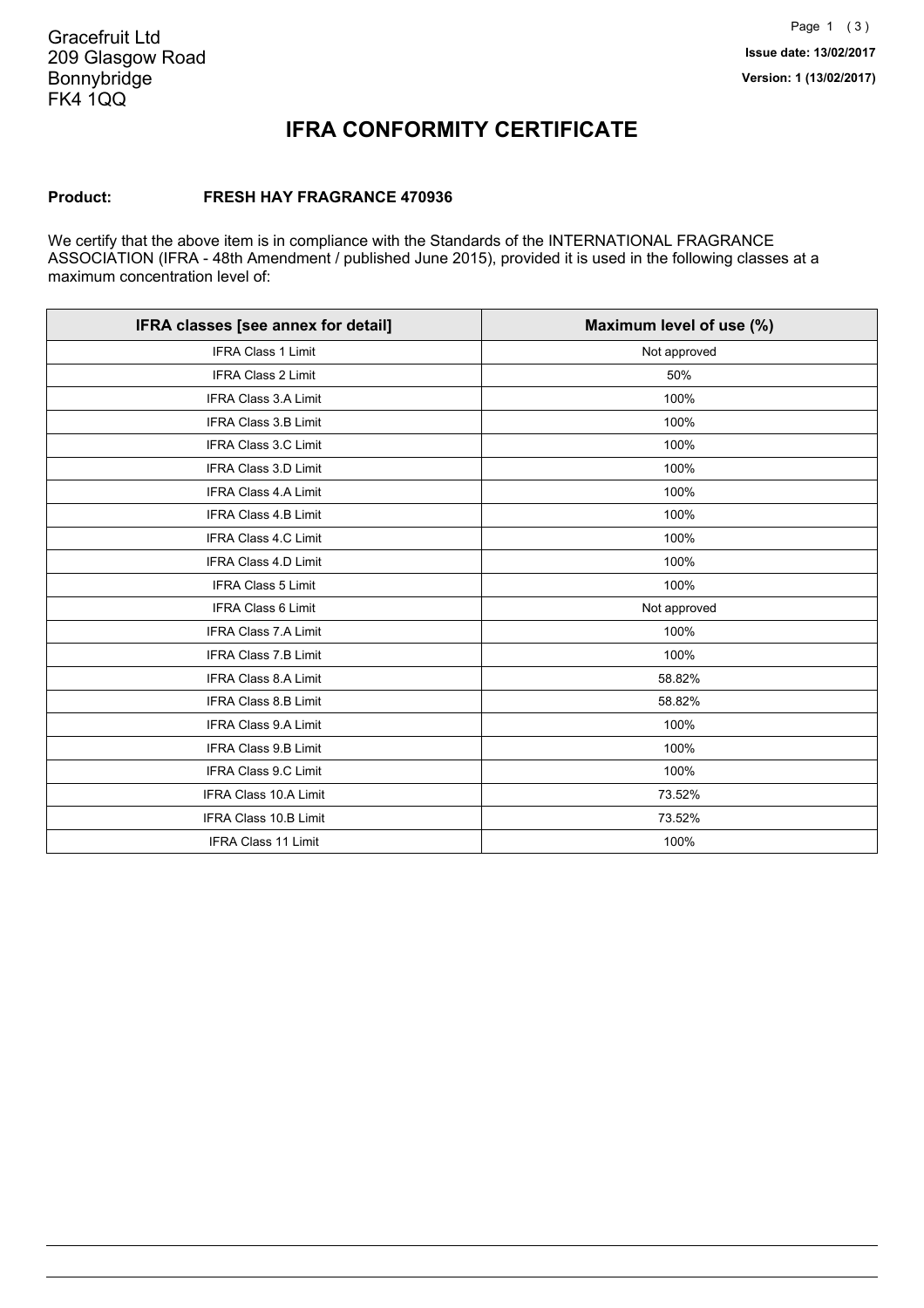## **IFRA CONFORMITY CERTIFICATE**

For other kinds of application or use at higher concentration levels, a new evaluation may be needed; please contact Gracefruit Limited.

The IFRA Standards regarding use restrictions are based on safety assessments by the Panel of Experts of the RESEARCH INSTITUTE FOR FRAGRANCE MATERIALS (RIFM) and are enforced by the IFRA Scientific Committee.

Evaluation of individual Fragrance ingredients is made according to the safety standards contained in the relevant section of the IFRA Code of Practice.

It is the ultimate responsibility of our customer to ensure the safety of the final product (containing this fragrance) by further testing if need be.

**Regulatory Affairs Department**